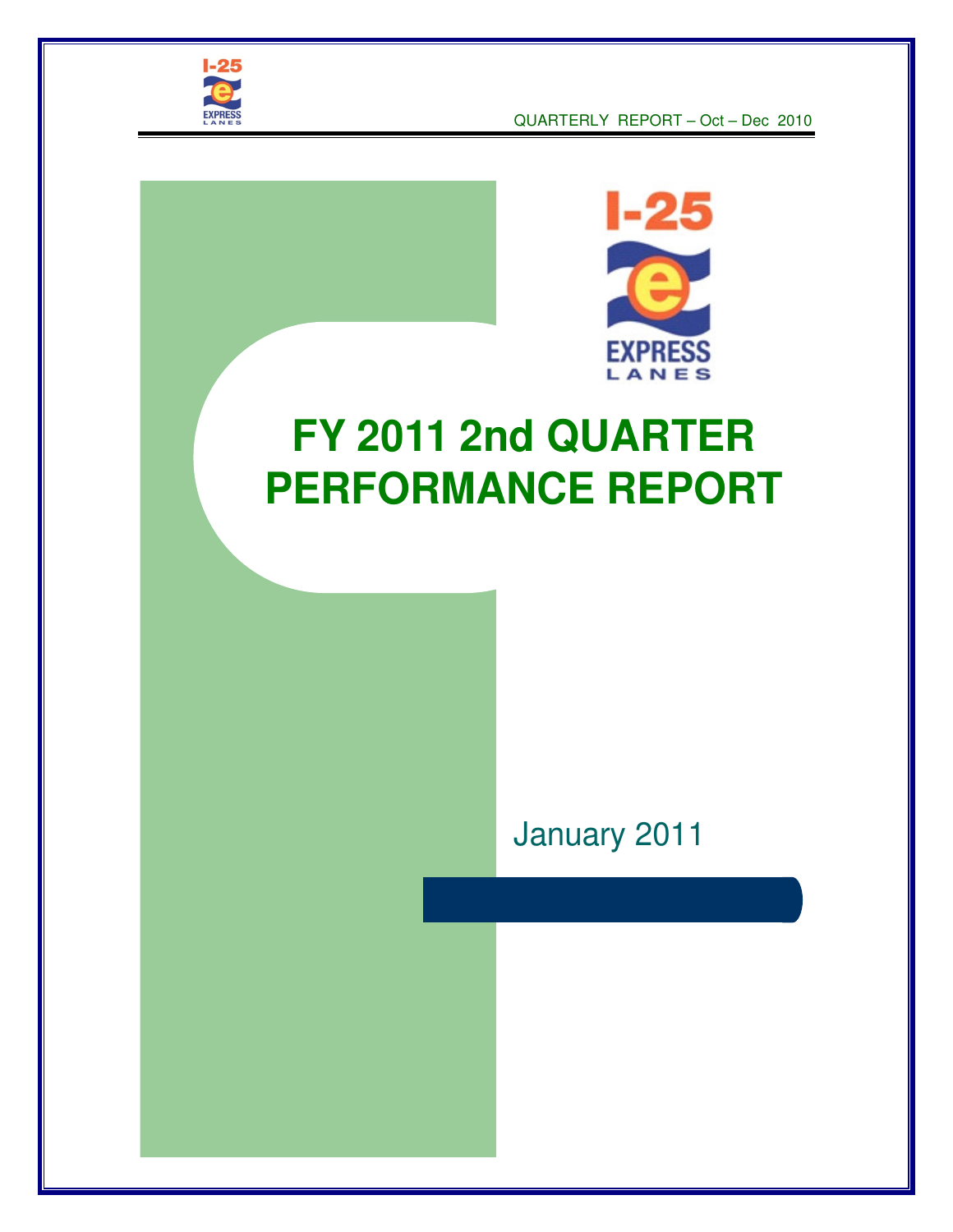#### TABLE OF CONTENTS

PAGE PAGE

| Introduction |                           |                |
|--------------|---------------------------|----------------|
| <b>1.0</b>   | Volumes and Lane Usage    |                |
| <b>2.0</b>   | <b>Bus Travel Times</b>   | $\overline{4}$ |
| <b>3.0</b>   | Revenues and Expenditures | 4              |
| 4.0          | Incidents                 | 6              |
| 5.0          | Enforcement               | 6              |
| 6.0          | <b>Operational Issues</b> | 6              |
| 7.0          | Hybrid Utilization        | 6              |

#### **TABLES**

| October 2010 Traffic Data Summary      |                             |
|----------------------------------------|-----------------------------|
| November 2010 Traffic Data Summary     |                             |
| December 2010 Traffic Data Summary     | $\mathcal{D}_{\mathcal{L}}$ |
| Colorado State Patrol Manual Citations | 6                           |
| FY11 2nd Quarter Hybrid Counts         |                             |

## **FIGURES**

| October 2010 Daily Traffic Volumes                |   |
|---------------------------------------------------|---|
| November 2010 Daily Traffic volumes               | 3 |
| December 2010 Daily Traffic Volumes               | 3 |
| FY 2010 Monthly Estimated Toll Revenue vs. Actual | 5 |
| FY 10/11 Revenue Comparisons                      | 5 |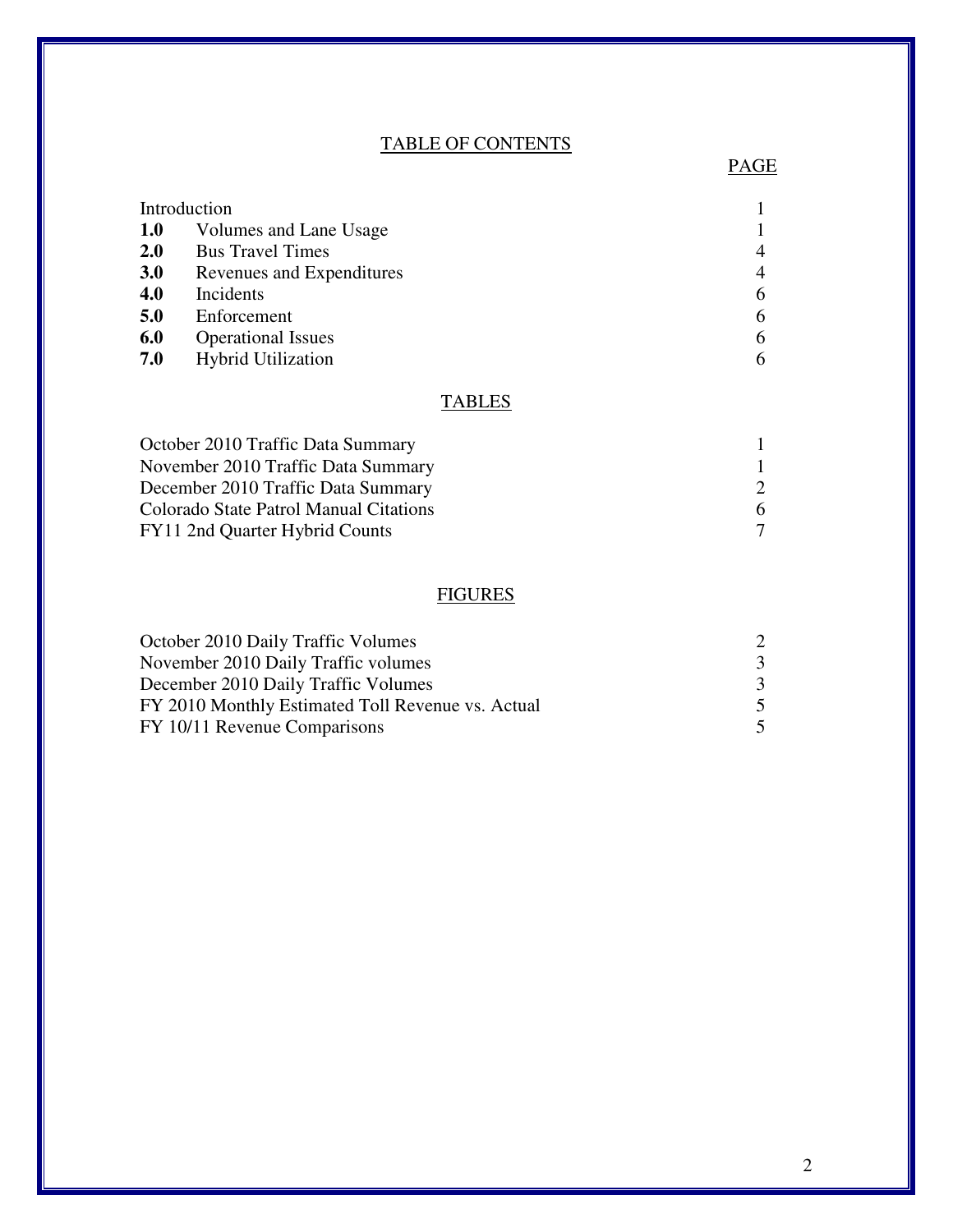

#### **INTRODUCTION**

This report is a compilation of three months of data regarding traffic volumes and lane usage, bus travel times, revenues and expenditures, law enforcement activities, and incidents which may have impacted operations or revenues during the first quarter of Fiscal Year 2011 (FY 11).

#### **1.0 VOLUMES AND LANE USAGE**

Recorded use of the I-25 HOV/Express Lanes (including both HOV and toll-paying vehicles) has stabilized over the past few years with volumes ranging plus or minus 300,000 vehicles per month with the exception of the holiday months of November and January when traffic volumes drop typically.

The highest traffic volume recorded since opening was in December 2007, at 355,308.

The tables below summarize of traffic data for both Tolled Express and HOV lanes for the months of October, November and December 2010. Data includes weekend and nonpeak traffic.

License plate tolls are presumed to be customers until such time that a bill is not paid. After a period of time, unpaid toll bills move to the violation process.

| <b>October Monthly Summary</b>                                           |       |        |      |       |        |  |  |  |  |  |
|--------------------------------------------------------------------------|-------|--------|------|-------|--------|--|--|--|--|--|
| <b>Violations</b><br><b>LPT</b><br><b>HOV</b><br>Total<br><b>Express</b> |       |        |      |       |        |  |  |  |  |  |
| <b>Total Monthly Traffic</b>                                             | 88013 | 203223 | 1660 | 16407 | 309303 |  |  |  |  |  |
| <b>Maximum Daily Traffic</b>                                             | 4521  | 9434   | 92   | 829   | 13093  |  |  |  |  |  |
| <b>Average Daily Traffic</b>                                             | 3985  | 6643   | 75   | 695   | 11398  |  |  |  |  |  |
| Avg Weekday AM Peak Hour                                                 | 528   | 587    | 11   | 85    | 1211   |  |  |  |  |  |
| Avg Weekday PM Peak Hour                                                 | 357   | 674    | 6    | 63    | 1100   |  |  |  |  |  |
| Avg Weekday AM Peak Period                                               | 2113  | 2349   | 43   | 339   | 4844   |  |  |  |  |  |
| Avg Weekday PM Peak Period                                               | 1427  | 2695   | 25   | 252   | 4400   |  |  |  |  |  |

| <b>November Monthly Summary</b>                                          |       |        |      |       |        |  |  |  |  |
|--------------------------------------------------------------------------|-------|--------|------|-------|--------|--|--|--|--|
| <b>Violations</b><br><b>HOV</b><br><b>LPT</b><br>Total<br><b>Express</b> |       |        |      |       |        |  |  |  |  |
| <b>Total Monthly Traffic</b>                                             | 80031 | 180490 | 1321 | 15452 | 277294 |  |  |  |  |
| <b>Maximum Daily Traffic</b>                                             | 4735  | 7549   | 116  | 939   | 12655  |  |  |  |  |
| <b>Average Daily Traffic</b>                                             | 3509  | 6259   | 59   | 651   | 10479  |  |  |  |  |
| Avg Weekday AM Peak Hour                                                 | 445   | 518    | 8    | 71    | 1043   |  |  |  |  |
| Avg Weekday PM Peak Hour                                                 | 331   | 640    | 5    | 68    | 1045   |  |  |  |  |
| Avg Weekday AM Peak Period                                               | 1781  | 2071   | 33   | 286   | 4170   |  |  |  |  |
| Avg Weekday PM Peak Period                                               | 1326  | 2561   | 21   | 274   | 4181   |  |  |  |  |

1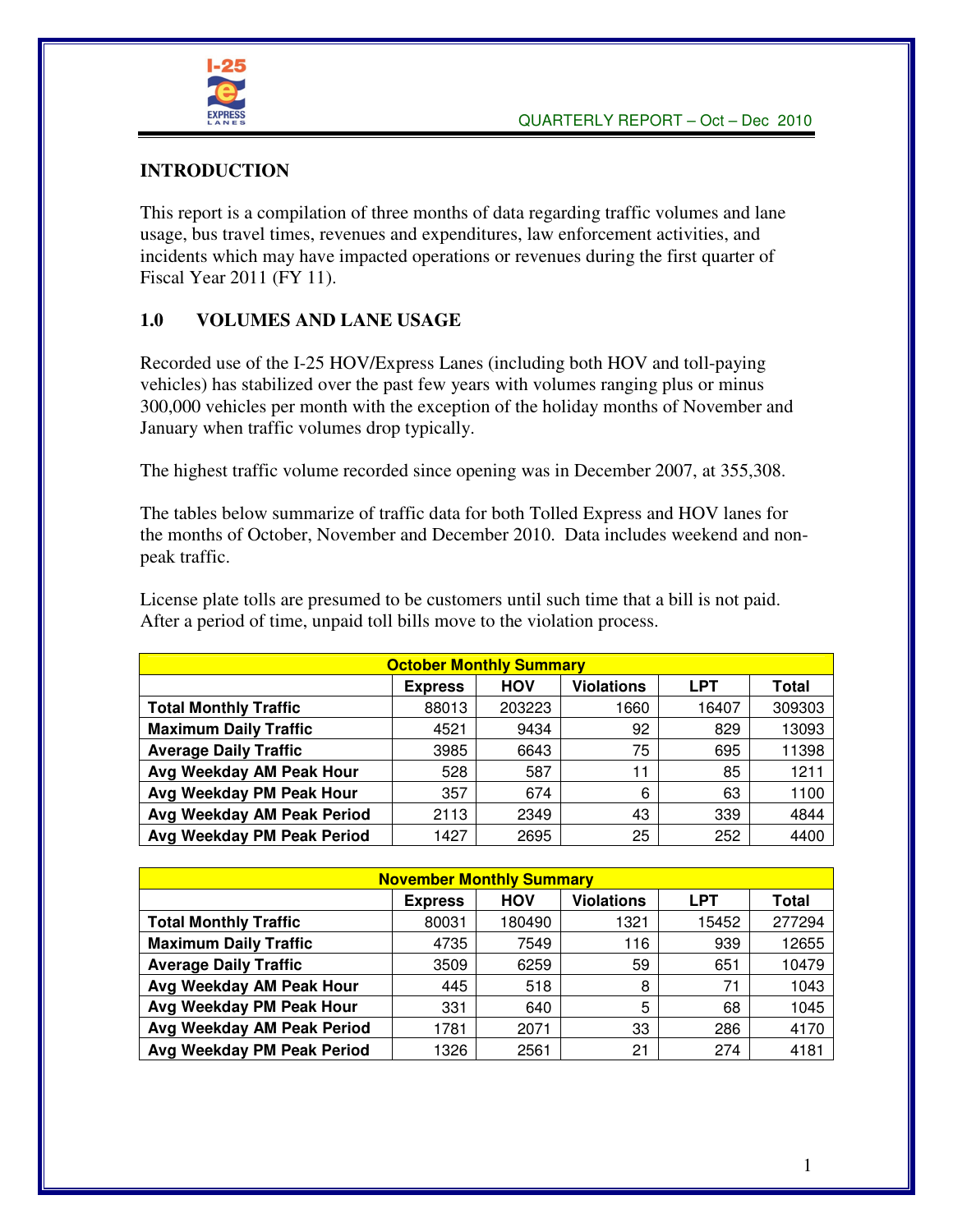

| <b>December Monthly Summary</b>                                          |       |        |          |       |        |  |  |  |  |  |
|--------------------------------------------------------------------------|-------|--------|----------|-------|--------|--|--|--|--|--|
| <b>Violations</b><br><b>HOV</b><br><b>LPT</b><br><b>Express</b><br>Total |       |        |          |       |        |  |  |  |  |  |
| <b>Total Monthly Traffic</b>                                             | 72349 | 179926 |          | 14670 | 266945 |  |  |  |  |  |
| <b>Maximum Daily Traffic</b>                                             | 4434  | 8059   | 0        | 835   | 12540  |  |  |  |  |  |
| <b>Average Daily Traffic</b>                                             | 3042  | 6033   | 0        | 594   | 9669   |  |  |  |  |  |
| Avg Weekday AM Peak Hour                                                 | 371   | 457    | 0        | 62    | 889    |  |  |  |  |  |
| Avg Weekday PM Peak Hour                                                 | 294   | 628    | $\Omega$ | 63    | 985    |  |  |  |  |  |
| Avg Weekday AM Peak Period                                               | 1483  | 1827   | 0        | 247   | 3556   |  |  |  |  |  |
| Avg Weekday PM Peak Period                                               | 1176  | 2510   | 0        | 254   | 3941   |  |  |  |  |  |

\* 6:00 AM – 10:00 AM

\*\* 3:00 PM – 7:00 PM

Daily and monthly traffic volumes are illustrated in the following figures. They include High Occupancy Vehicle (HOV), Electronic Toll Collection (ETC), License Plate Tolling (LPT) and Violations combined. The reason for combining these two is that previously they were simply considered to be violators at the time of transaction if there was not an active Express Toll account. The current practice is to send a bill to users who do not have an Express Toll Account to give them an opportunity to pay, and if they do not pay after a second notice, only then do they become violators.

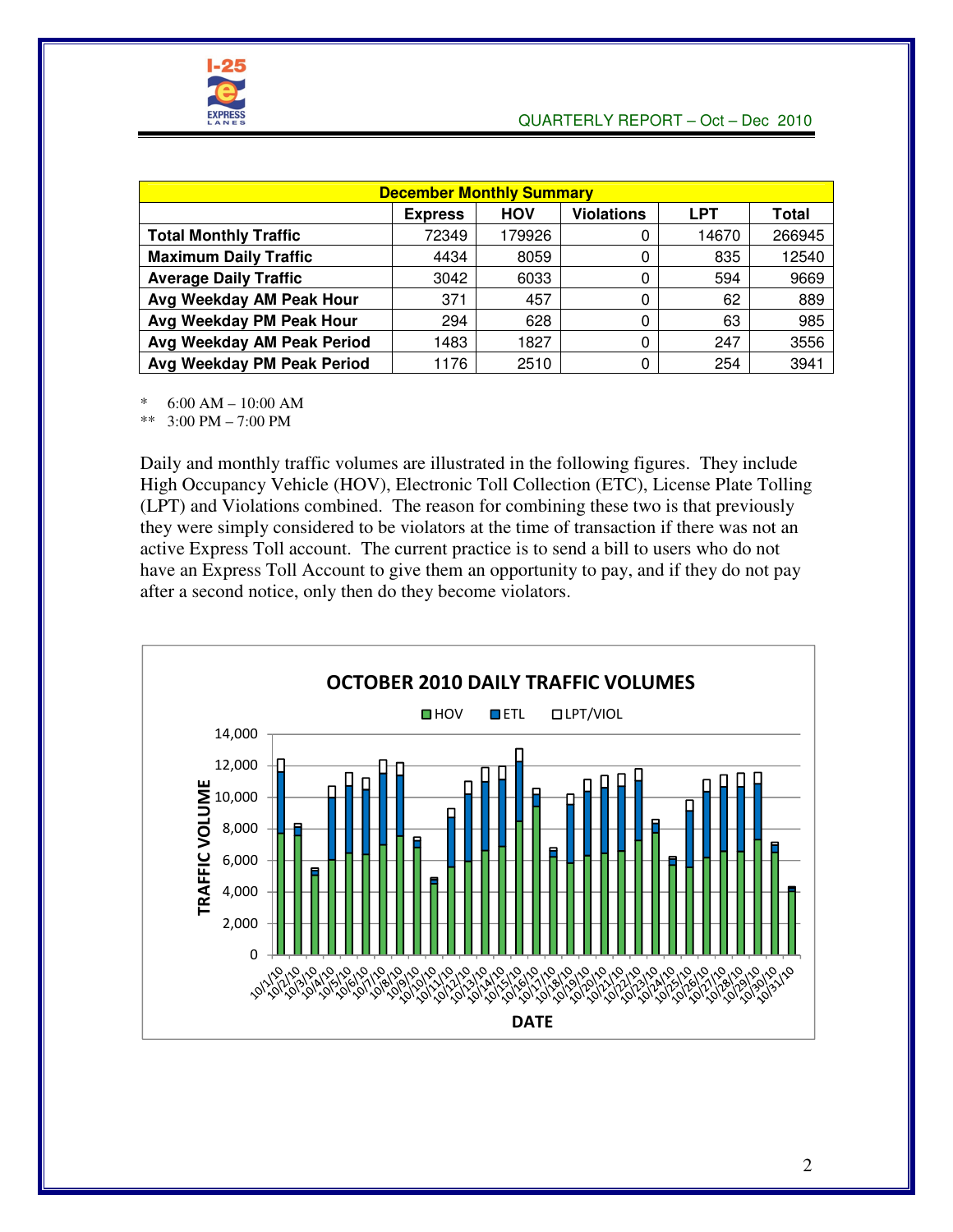

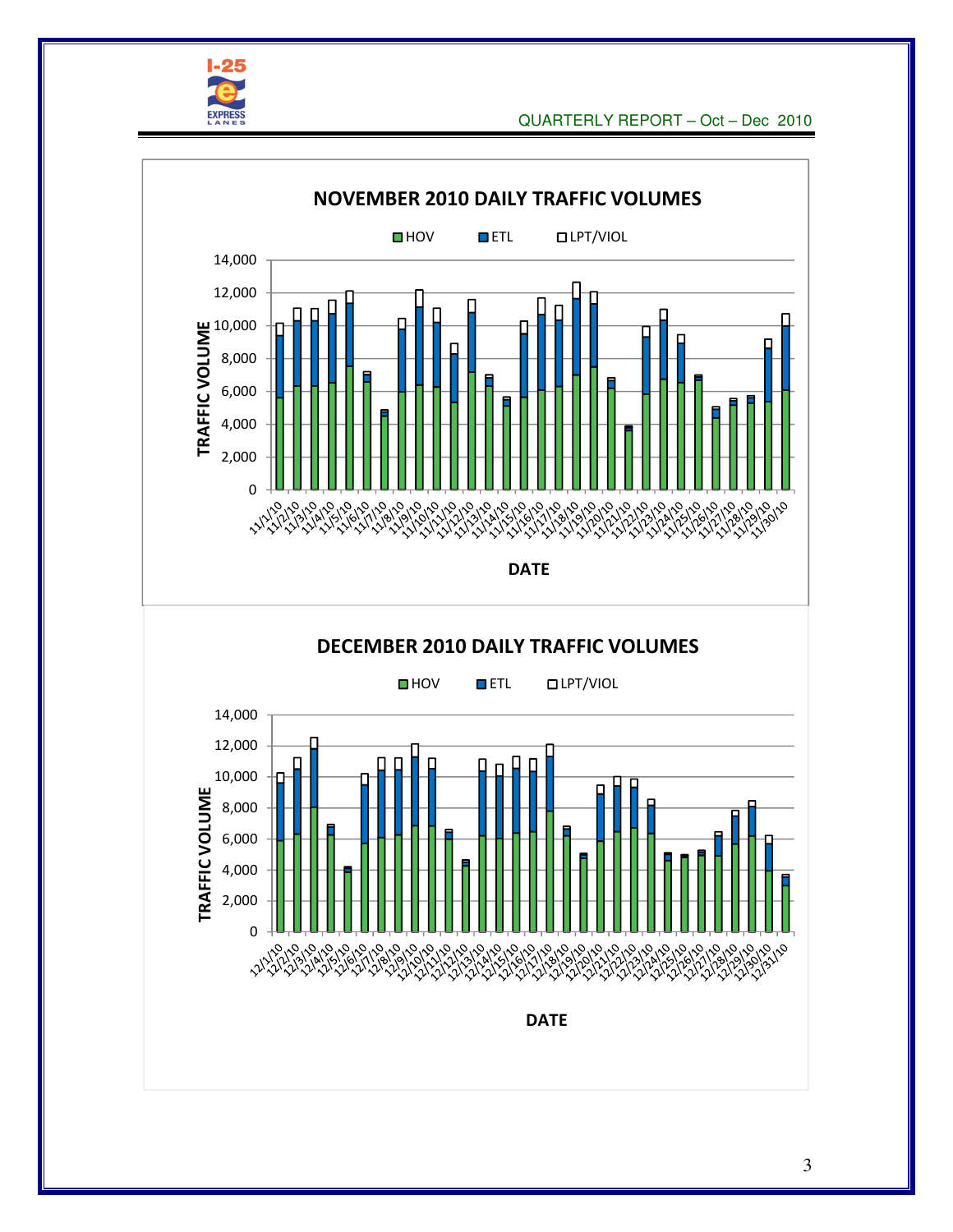

#### 2**.0 BUS TRAVEL TIME**

The IGA between CDOT and RTD prescribes triggers to determine if there is any degradation to travel times for buses and carpools. These triggers are:

- Exceeding travel time for more than one bus in an hour (provided the excess is not attributable to a stall, crash and closure of the lane, or special event).
- Exceeding the travel time for more than one day per week for three weeks in a row.
- Predictable patterns.

Twelve buses exceeded the standard travel time during October, eight of which occurred the morning of Oct  $25<sup>th</sup>$  between 7:26 and 7:43. A cause has not been determined and peak hour volumes were not higher than normal. There were only two buses that exceeded the 8-minute 45-second time limit in November. One of these did not occur in the peak period. December on-time bus performance was excellent until the  $31<sup>st</sup>$ . On that day 37 buses exceeded the time limit due to inclement weather conditions.

#### **3.0 REVENUES AND EXPENDITURES**

As is the case with traffic volumes, revenues are stable. Fees and fines decreased with the license plate tolling initiative and toll revenues increased. The HPTE has been conservative in revenue estimates, (estimating approximately \$167 thousand per month, totaling \$2 million annually) versus actual revenues that continue to be somewhat higher as shown in the chart below. Revenues were \$217,654.75 in October, \$207,107.90 in November, and \$174,399 in December, all exceeding the \$166,667 monthly projection.

The following figures show the projected vs. actual toll revenue to date for Fiscal Year 2011 and the comparison of previous year monthly revenues to current year.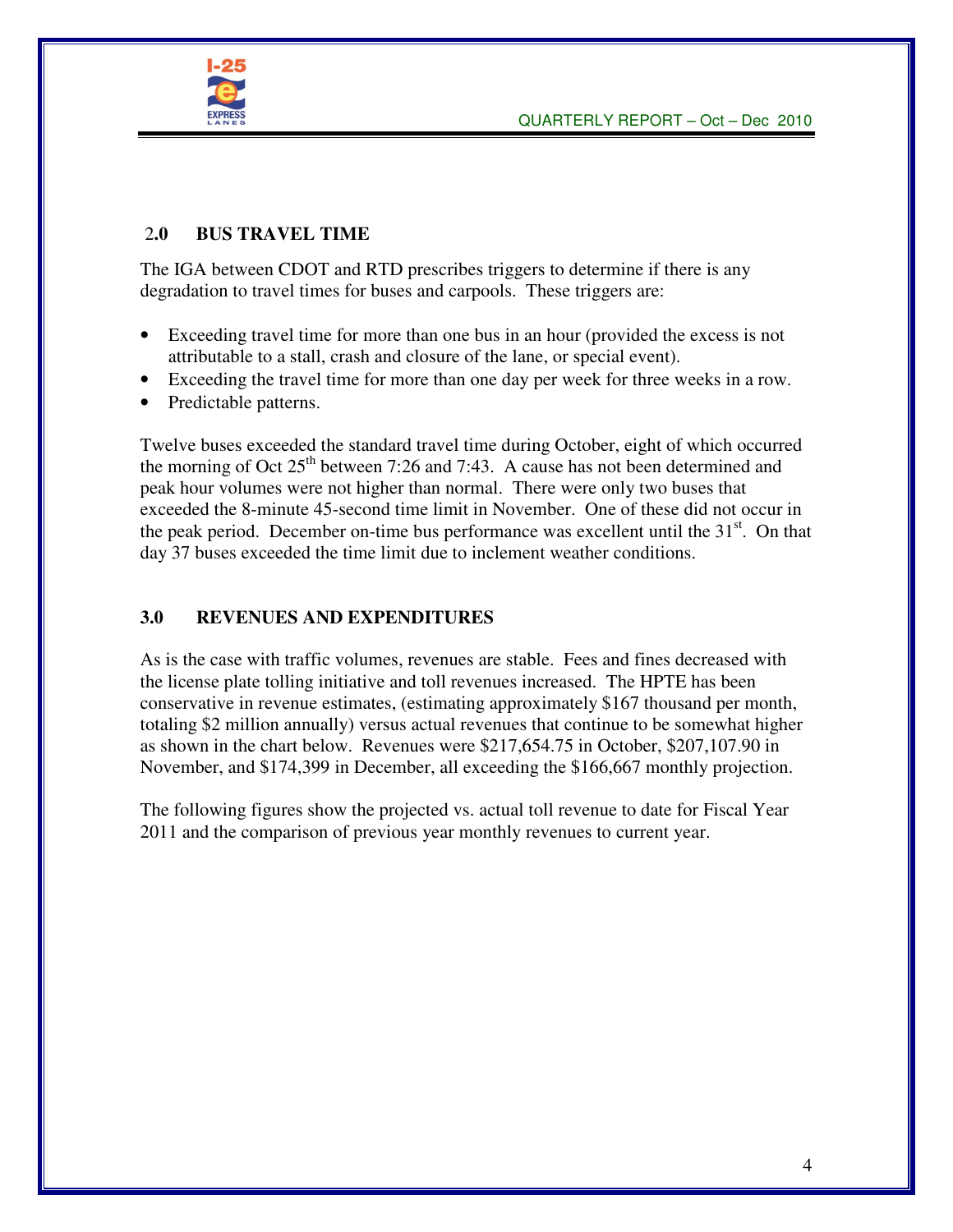



5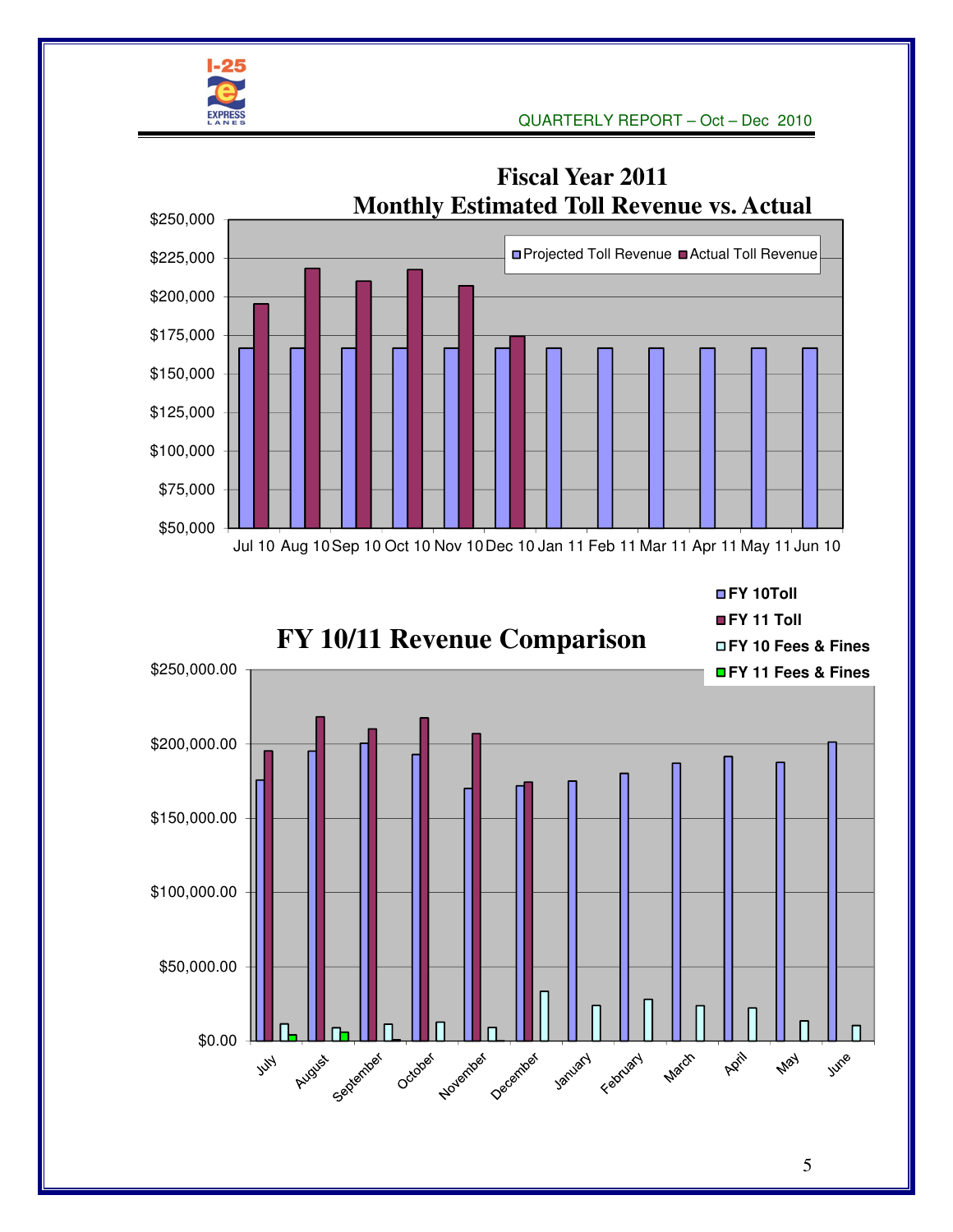

#### **4.0 INCIDENTS**

On October  $26/27<sup>th</sup>$  there was a major accident on southbound I-25 just north of  $20<sup>th</sup>$  that closed I-25 and delayed the lane reversal until 1:15 AM. They were back to normal operations for the morning rush hour.

#### **5.0 ENFORCEMENT**

Law enforcement activities during FY 2011 are shown in the table below.

| <b>COLORADO STATE PATROL MANUAL CITATIONS</b> |              |             |            |                  |                 |              |  |  |  |
|-----------------------------------------------|--------------|-------------|------------|------------------|-----------------|--------------|--|--|--|
|                                               | <b>Total</b> | <b>Toll</b> | <b>HOV</b> | <b>Hazardous</b> | <b>Seathelt</b> | <b>Other</b> |  |  |  |
| <b>Oct 10</b>                                 |              |             |            |                  |                 |              |  |  |  |
| <b>Nov 10</b>                                 |              |             |            |                  |                 |              |  |  |  |
| <b>Dec</b> 10                                 |              |             |            |                  |                 |              |  |  |  |

#### **6.0 OPERATIONAL ISSUES**

During the quarter, no major issues occurred that impacted operations.

#### **7.0 HYBRID UTILIZATION**

Fuel Efficient vehicles have been allowed access to the I-25 Express Lanes free of paying a toll even if they have only one occupant provided that they have obtain a permit from CDOT, obtain a specially coded transponder, and display a decal in their windshield. CDOT has tracked hybrid usage of the Express Lanes. The usage has been consistent for the first quarter as illustrated in the table below.